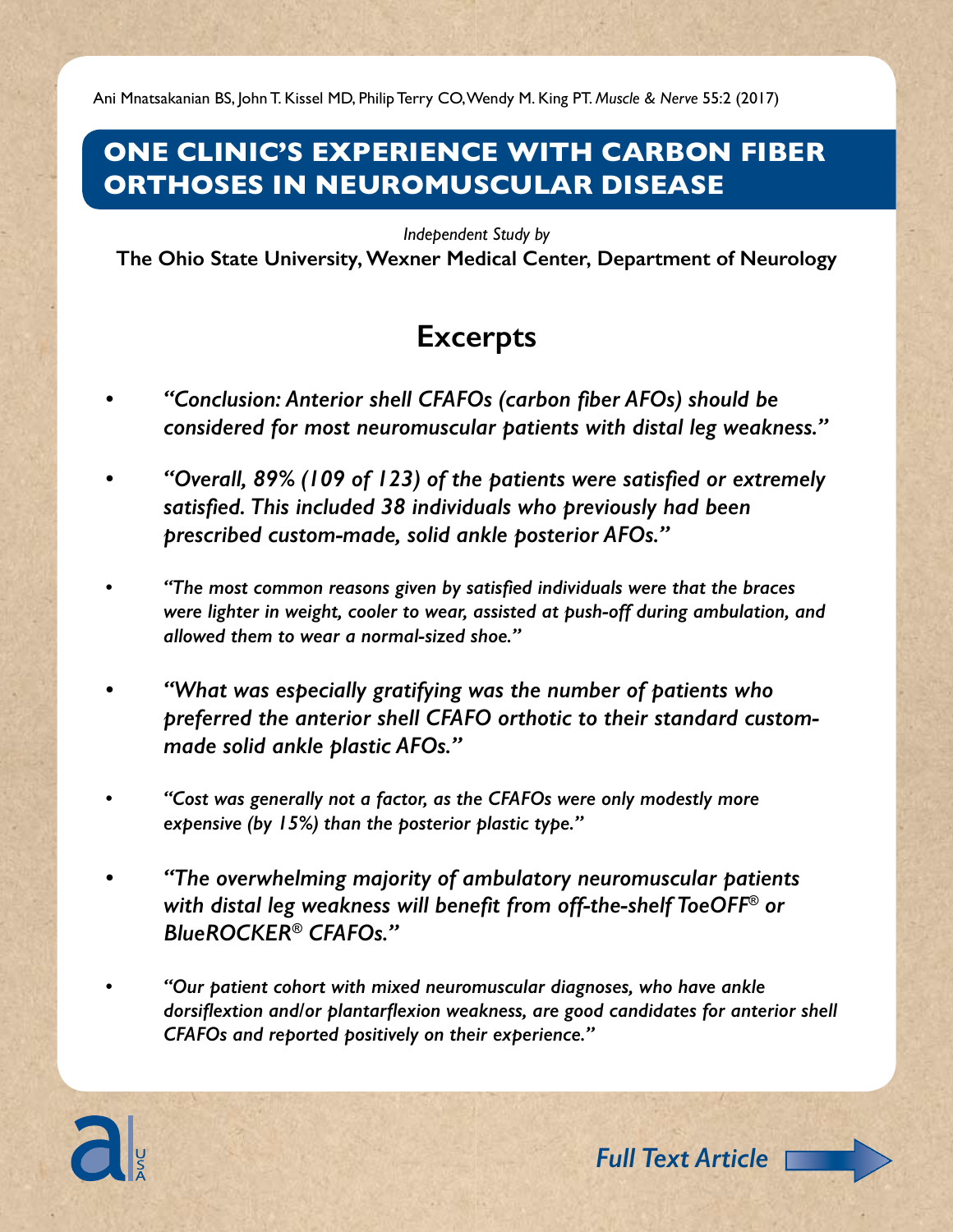"After filling a closet with numerous other useless orthotics, the Allard braces were spot-on. They provide comfort, control, and confidence - and I can't begin to put a price on those."

"Nine months ago you'd have never convinced me that I'd be able to walk to the mailbox."

**We are surrounded by inspiring stories from Allard AFO wearers:**

## allard

"My walking gait is greatly improved, I'm starting to notice muscles triggering that haven't in years."

"Well, after two days, I love them. Walking is easier, noticed I'm not as tired, but the big plus is my balance."

"I have been wearing your BlueROCKERS® for the past four years. They've enabled me to remain fully ambulatory."

"I put it on and

it was first time I felt like I could walk normally since my injury."

"I noticed an immediate improvement in the speed of my walk. I could walk at a normal (fast) speed again. I also could walk far further normally with it."

From a triathlete to a marathoner and a teacher to a wounded veteran, each Allard AFO wearer has a unique story. Different causes of foot drop include Charcot-Marie-Tooth disease, stroke, multiple sclerosis, muscular dystrophy, cancer, peripheral neuropathy, spinal and other nerve damage. Whether it's to walk to the mailbox, run a marathon or play with kids in the backyard, everyone has a reason to get back up.

> To read more stories like these visit: **www.GetBackUpToday.com**

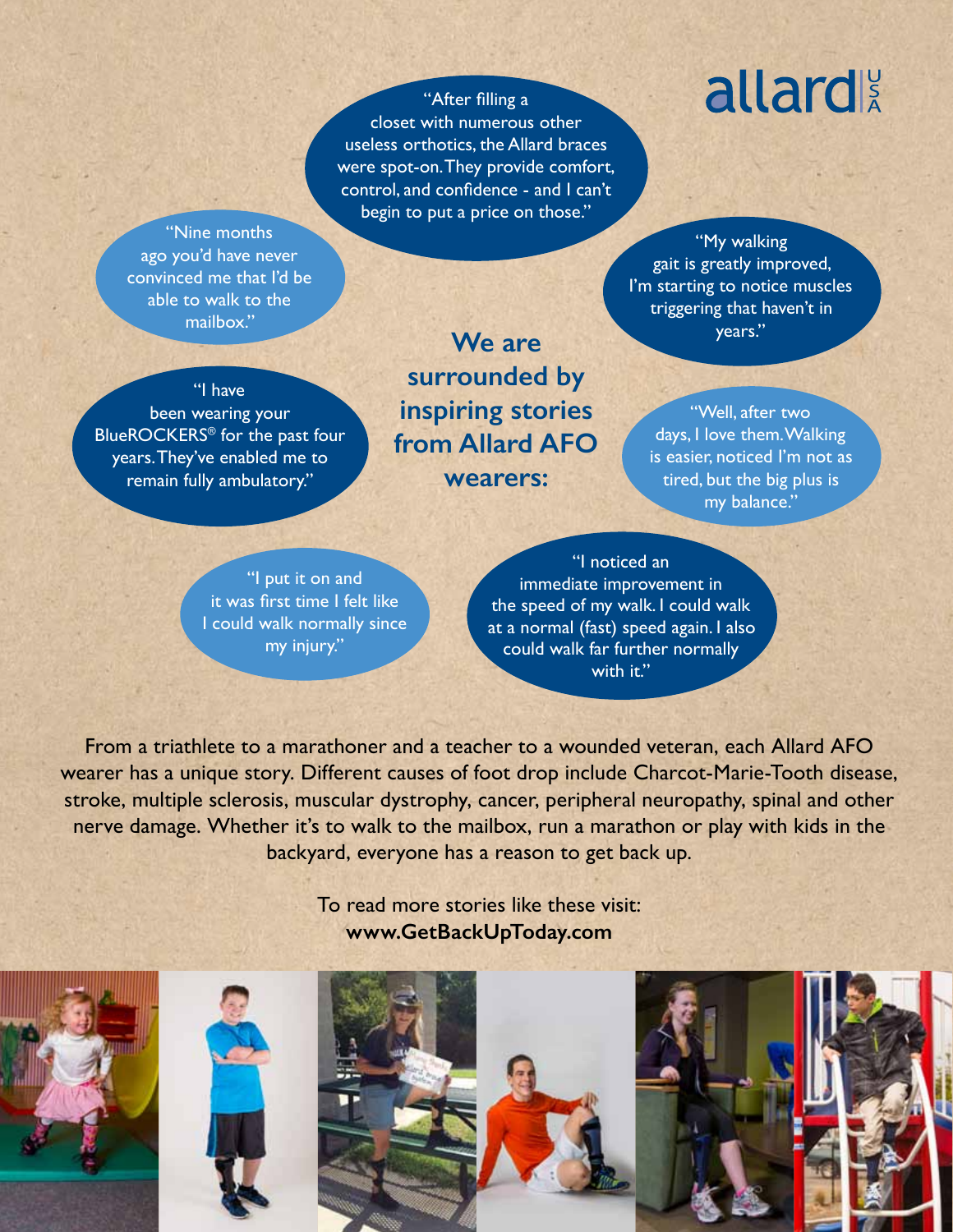## Allard's Carbon Composite AFO Technology

## **allard** Functional Guideline



#### **Allard foot drop AFOs are recognized worldwide for providing dynamic response without limiting function.**

Each brace is a technologically advanced, carbon composite foot drop orthosis that flexes in reaction to your weight and then releases kinetic energy to propel the leg forward. With varying sizes, degrees of stability strength and surface area support, these dynamic AFOs help wearers walk with a more natural gait pattern.

Allard foot drop AFOs are customized and fit by a certified orthotist or prosthetist. Fitting by a trained and certified orthotist/prosthetist with the proper equipment will ensure the patient benefits from optimal performance, comfort and longevity from the brace. A prescription is required for all Allard foot drop orthoses because professional customization is vital.